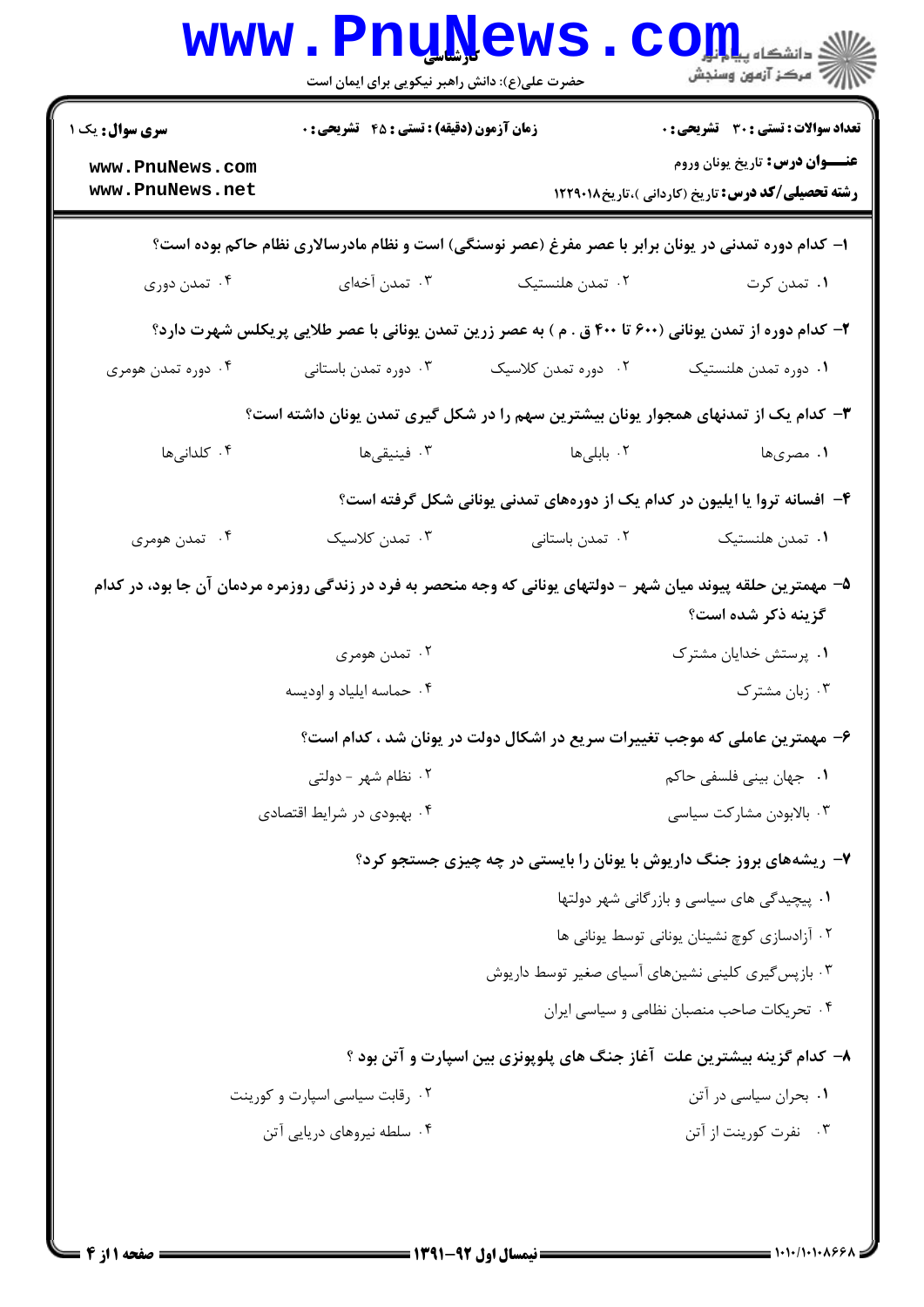|                                                                                                | <b>www.PnuNews</b><br>حضرت علی(ع): دانش راهبر نیکویی برای ایمان است                                            |                      | أأأأأ مركز آزمون وسنجش                                                                            |  |  |
|------------------------------------------------------------------------------------------------|----------------------------------------------------------------------------------------------------------------|----------------------|---------------------------------------------------------------------------------------------------|--|--|
| <b>سری سوال :</b> ۱ یک                                                                         | <b>زمان آزمون (دقیقه) : تستی : 45 گشریحی : 0</b>                                                               |                      | <b>تعداد سوالات : تستي : 30 ٪ تشريحي : 0</b>                                                      |  |  |
| www.PnuNews.com<br>www.PnuNews.net                                                             |                                                                                                                |                      | <b>عنـــوان درس:</b> تاريخ يونان وروم<br><b>رشته تحصیلی/کد درس:</b> تاریخ (کاردانی )،تاریخ۱۲۲۹۰۱۸ |  |  |
| ۹– شکست آتن در جنگهای پلوپونزی باعث روی کار آمدن کدام سیستم حکومتی در آتن شد؟                  |                                                                                                                |                      |                                                                                                   |  |  |
|                                                                                                | ۰۲ الیگارشی                                                                                                    |                      | ۰۱ سی جبار یا سی تیرانی                                                                           |  |  |
|                                                                                                | ۰۴ دموکراسی                                                                                                    |                      | ۰۳ اریستوکراسی                                                                                    |  |  |
|                                                                                                | ∙ا− ترقی آتن در عصر طلایی پریکلس و ظهور مکتب آتنی در عصر او بیشتر محصول چه چیزی بود؟                           |                      |                                                                                                   |  |  |
|                                                                                                | ۰۲ امنیت سیاسی، ترقی اقتصادی و رشد فرهنگی                                                                      |                      | ٠١ پيروزي آتن در جنگهاي پلوپونزي بر اسپارت                                                        |  |  |
|                                                                                                | ۰۴ پایه ریزی اساس دموکراسی در عصر پریکلس                                                                       |                      | ۴. پیروزی آتن در جنگ علیه داریوش و خشایارشا                                                       |  |  |
| 11– اقدامات اصلاح گرایانه کدام شخصیت یونانی علیه نابرابریها راه دموکراسی را برای آتن مهیا کرد؟ |                                                                                                                |                      |                                                                                                   |  |  |
| ۰۴ کلیستن                                                                                      | ۰۳ سولون                                                                                                       | ۰۲ دراکون            | ۰۱. پریکلس                                                                                        |  |  |
|                                                                                                | ۱۲−   در طبقه بندی اجتماعی جامعه اسپار تی « حومه نشینان» به کدام یک از قشرهای اجتماعی اطلاق میگردید؟           |                      |                                                                                                   |  |  |
|                                                                                                | ۰۲ بردگان                                                                                                      |                      | ۰۱ بازرگانان و صنعت کاران                                                                         |  |  |
|                                                                                                | ۰۴ شهرنشينان                                                                                                   |                      | ۰۳ کشاورزان                                                                                       |  |  |
|                                                                                                | ۱۳- افلاطون مدینه فاضله خود را براساس ضوابط اجتماعی کدام یک از شهر - دولتهای یونانی تنظیم کرده بود؟            |                      |                                                                                                   |  |  |
| ۰۴ اسپارت                                                                                      | ۰۳ آتن                                                                                                         | ۰۲ کورینت            | ۰۱ ونيز                                                                                           |  |  |
|                                                                                                |                                                                                                                |                      | ۱۴– «افورا» در سیستم سیاسی اسپارت چه جایگاهی داشت؟                                                |  |  |
|                                                                                                | ۰۲ دادگاه عالی کشوری                                                                                           |                      | ٠١. بالاترين نهاد اجرايي                                                                          |  |  |
|                                                                                                | ۰۴ وضع قوانين و مقررات                                                                                         |                      | ۰۳ تعیین چارچوبهای کلی نظام                                                                       |  |  |
|                                                                                                | ۱۵– کدام گزینه موجب اصالت و ریشه تفکر و اندیشه ورزی یونان که عامل اصلی تفاوت آن با سایر تمدنهای عهد باستان شده |                      | بود ، می باشد ؟                                                                                   |  |  |
|                                                                                                | ۰۲ عقل گرايي                                                                                                   |                      | ۰۱ پیروی از اندیشههای دینی                                                                        |  |  |
|                                                                                                | ۰۴ مشاركت سياسي بالا                                                                                           |                      | ۰۳ نظام دولت - شهری                                                                               |  |  |
|                                                                                                | ۱۶– فرهنگ هلنستیک ترکیبی از دو سنت بود، این دوگونه را در گزینه صحیح مشخص کنید:                                 |                      |                                                                                                   |  |  |
| ۰۴ سنت هلنی - شرق                                                                              | ۰۳ سنت هلنی - مقدونی                                                                                           | ۰۲ سنت آتنی - مقدونی | ۰۱ سنت مقدونی - آتنی                                                                              |  |  |
|                                                                                                |                                                                                                                |                      | ۱۷– کدام گروه نخستین هسته نظامی در روم بودند؟                                                     |  |  |
| ۰۴ لیکتورها                                                                                    | ۰۳ ماژیستراها                                                                                                  | ۰۲ لژيون ها          | ١. فالانژها                                                                                       |  |  |
|                                                                                                |                                                                                                                |                      |                                                                                                   |  |  |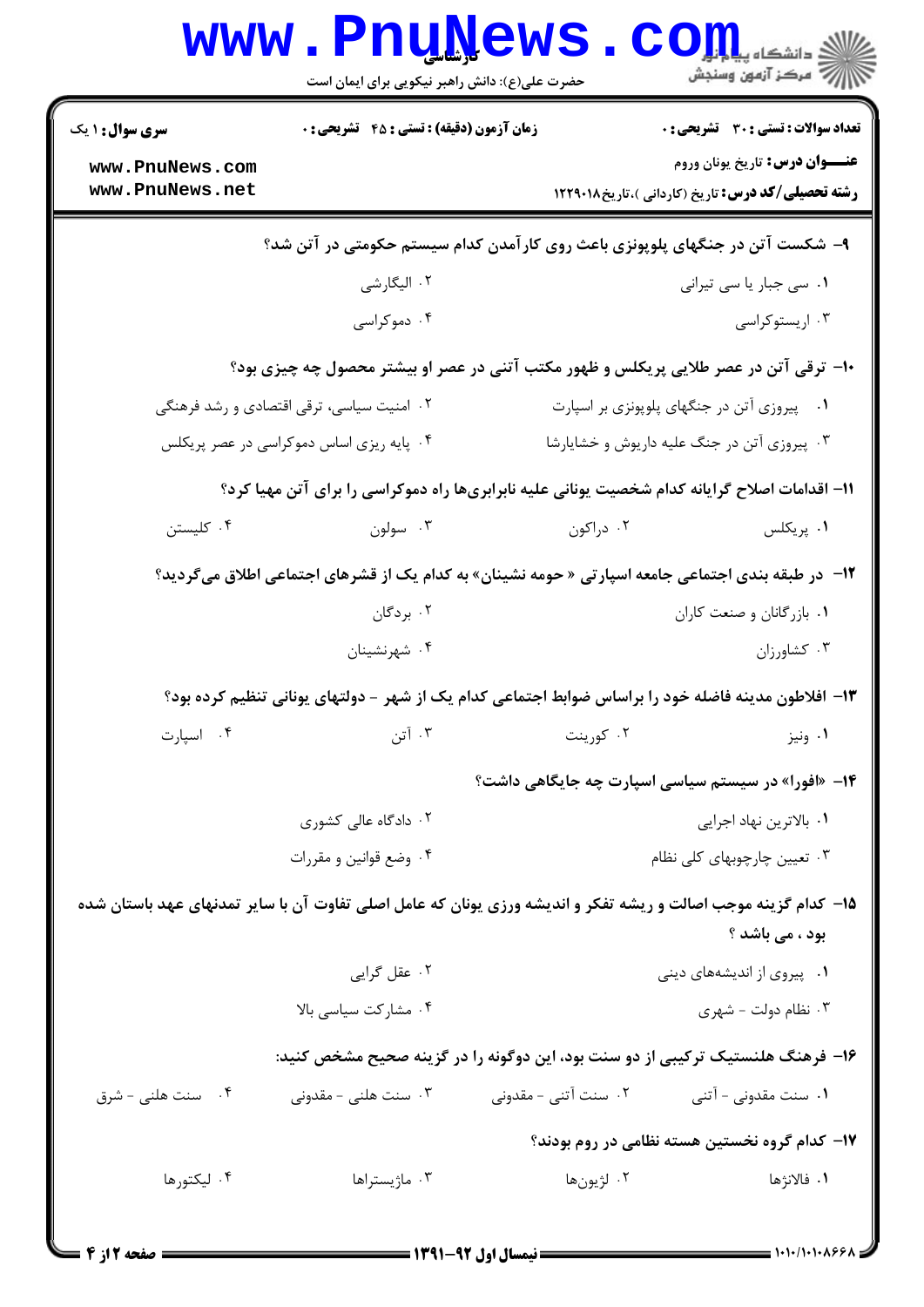|                                                                      | <b>www.PnuNews</b><br>حضرت علی(ع): دانش راهبر نیکویی برای ایمان است |                                                                                                        | تج دانشگاه پ <b>یابانی</b><br>تج<br>ے<br>اسکر آزمون وسنجش                                  |  |
|----------------------------------------------------------------------|---------------------------------------------------------------------|--------------------------------------------------------------------------------------------------------|--------------------------------------------------------------------------------------------|--|
| <b>سری سوال : ۱ یک</b>                                               | زمان آزمون (دقیقه) : تستی : 45 گتشریحی : 0                          |                                                                                                        | <b>تعداد سوالات : تستی : 30 ٪ تشریحی : 0</b>                                               |  |
| www.PnuNews.com<br>www.PnuNews.net                                   |                                                                     |                                                                                                        | <b>عنـــوان درس:</b> تاريخ يونان وروم<br>رشته تحصیلی/کد درس: تاریخ (کاردانی )،تاریخ۱۲۲۹۰۱۸ |  |
|                                                                      |                                                                     | <b>۱۸</b> - در عصر جمهوری در روم نظام سیاسی متکی به چه نهادهایی بود؟                                   |                                                                                            |  |
|                                                                      | ۰۲ مجلس سنا ، مجلس ملی و پادشاه                                     |                                                                                                        | ۰۱ پادشاه، کنسولی و مجلس شورای ملی                                                         |  |
|                                                                      | ۰۴ پادشاه، جمع ریش سفیدان و مجلس ملی                                |                                                                                                        | ۰۳ کنسولی، سنا و مجلس شورای ملی                                                            |  |
|                                                                      |                                                                     | ۱۹- کدام یک از اصول اساسی که جمهوری روم بر پایه آن شکل گرفته بود، بیشتر رومانتیک بود تا یک قدرت واقعی؟ |                                                                                            |  |
| ۰۴ اراده مردم                                                        | ۰۳ اشراف و بزرگان                                                   | ۰۲ فرماندهی نظامی                                                                                      | ٠١. گروه اليگارشي                                                                          |  |
| ۲۰– چرا از جنگهای پونیک به عنوان مهمترین جنگ خارجی رومیها یاد میشود؟ |                                                                     |                                                                                                        |                                                                                            |  |
|                                                                      |                                                                     | ۰۱ روم را به یک قدرت بیرقیب در حوزه مدیترانه تبدیل کرد.                                                |                                                                                            |  |
|                                                                      |                                                                     | ۰۲ روم به عنوان وارث یونان، آرمانهای آنان را عملی کرد.                                                 |                                                                                            |  |
|                                                                      |                                                                     | ۰۳ کارتاژ بزرگترین قدرت نظامی منطقه را شکست دادند.                                                     |                                                                                            |  |
|                                                                      |                                                                     | ۰۴ با شکست کارتاژ بزرگترین منابع اقتصادی را صاحب شدند.                                                 |                                                                                            |  |
|                                                                      |                                                                     | <b>۲۱</b> - علت به اجرا در آمدن اصلاحات اجتماعی و اقتصادی گراکوس چه بود؟                               |                                                                                            |  |
|                                                                      | ۲. وحشت اشراف از گسترش نارضایتی توده مردم                           | ۰۱ تأمین امنیت بازرگانی و تجارت دریایی                                                                 |                                                                                            |  |
|                                                                      | ۰۴ توجه به رفاه و آسایش توده مردم                                   | ۰۳ جلوگیری از تقسیم اراضی و تجزیه                                                                      |                                                                                            |  |
|                                                                      |                                                                     | ۲۲- نخستین حکومت سه نفری (تریوم ویرات) از اتحاد چه کسانی شکل گرفت؟                                     |                                                                                            |  |
|                                                                      | ۰۲ سیلا، متلوس و کراسوس                                             |                                                                                                        | ٠١. پمپه، ژول سزار و ماريوس                                                                |  |
|                                                                      | ۰۴ پمپه، ژول سزار و سيلا                                            | ۰۳ زول سزار، پمپه و کراسوس                                                                             |                                                                                            |  |
|                                                                      |                                                                     | <b>۲۳</b> - در اولین حکومت سه نفری، فرمانروایی بر سوریه از آن چه کسی بود؟                              |                                                                                            |  |
| ۰۴ سیلا                                                              | ۰۳ یمیه                                                             | ۰۲ ماریوس                                                                                              | ۰۱ کراسوس                                                                                  |  |
|                                                                      |                                                                     | <b>34- اصطلاح « صلح رومی» از یادگارهای دوره کدام امپراتور روم است؟</b>                                 |                                                                                            |  |
| ۰۴ اگوست                                                             | ۰۳ ژول سزار                                                         | ۰۲ نرون                                                                                                | ۰۱ آنتوان                                                                                  |  |
|                                                                      |                                                                     | ۲۵– در تاریخ سیاسی روم بیشترین عمر حکومت از آن کدام نوع شیوه حاکمیتی میباشد؟                           |                                                                                            |  |
| ۰۴ اریستوکراسی                                                       | ۰۳ کنسولی                                                           | ۰۲ امپراتوری                                                                                           | ۱. جمهوری                                                                                  |  |
|                                                                      |                                                                     |                                                                                                        |                                                                                            |  |
|                                                                      |                                                                     |                                                                                                        |                                                                                            |  |
|                                                                      |                                                                     |                                                                                                        |                                                                                            |  |